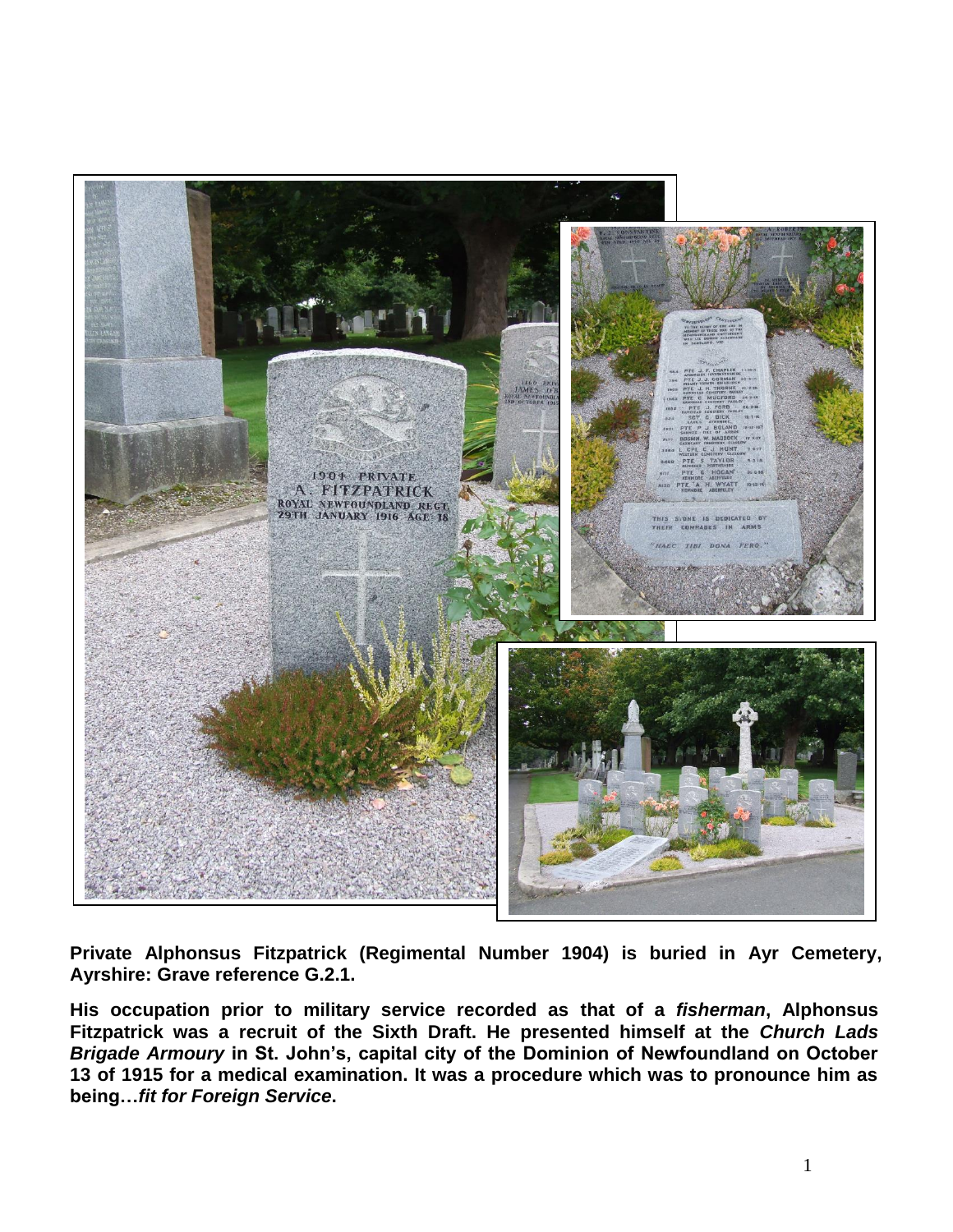**On the same day as that medical assessment, October 13, and at the same venue, the** *CLB Armoury* **on Harvey Road, he was next to enlist. Alphonsus Fitzpatrick was thereupon to be engaged at the daily private soldier's rate of a single dollar, to which was to be added a ten-cent per diem Field Allowance.**

**And it was then to be only hours afterwards again that there then came about the final formality of his enlistment: attestation. On that same October 13 he pledged his allegiance to the reigning monarch, George V, at which moment Alphonsus Fitzpatrick became…***a soldier of the King.*

**A final waiting-period was now in store for the recruits of this draft, designated as 'G' Company, before they were to depart from Newfoundland for…***overseas service***. Private Fitzpatrick, Regimental Number 1904, was not to be again called upon until October 27, after a period of exactly two weeks. Where he was to spend this intervening time appears not to have been recorded although it is highly unlikely that he returned either to work or to spend any time at his home at Conche on the eastern side of the Northern Peninsula\*.** 

*\*It is likely that some of the recruits, those whose home was not in St. John's or close to the city, or those who had no friends or family to offer board and lodging, were quartered in the curling rink at Fort William in St. John's, a building which at that time was to serve as a barracks.*

**On the above-mentioned date of October 27, 'G' Company left St. John's by train to cross the island to Port aux Basques, the other passengers on board reportedly having included several naval reservists and also some German prisoners-of-war. The contingent then traversed the Gulf of St. Lawrence by ferry – documented as having been the** *Kyle* **- and afterwards proceeded again by train from North Sydney as far as Québec City.**

**There the Newfoundlanders joined His Majesty's Transport** *Corsican* **for the trans-Atlantic voyage to the English southcoast naval establishment of Devonport where they arrived on November 9. The vessel had departed Montreal on October 30 with Canadian troops on board before stopping at Québec: the 55th Canadian Infantry Battalion and the Second Draft of the (1st?) Divisional Signals Company.**

**(Right:** *The image of Corsican is from the Old Ship Picture Galleries web-site. Launched in 1907 for the Allan Line, one of the largest private shipping companies of the time, she spent much of her early career chartered to the Canadian Pacific Line which in 1917 was to purchase the entire Allan Line business. She was employed as a troop-ship during much of the Great War which she survived – only to be wrecked near Cape Race on May 21, 1923***.)**



**(continued)**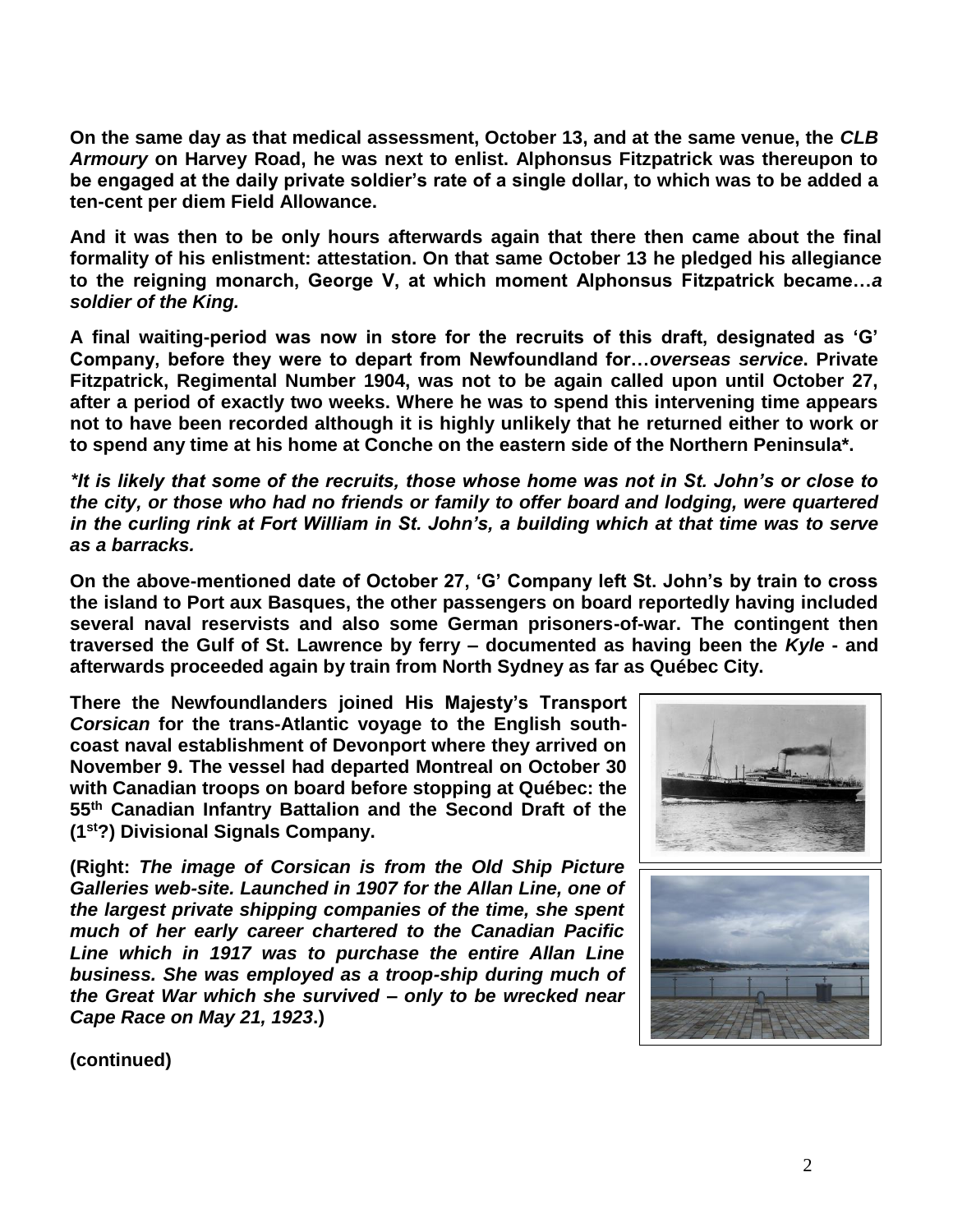**By the morning of November 10, Private Fitzpatrick's 'G' Company had again travelled by train, to Scotland where it had been billeted in huts in a military camp at Gailes, not far removed from the evolving Newfoundland Regimental Depot at Ayr where accommodation for the new arrivals was as yet not available.**

**(Preceding page:** *The once-busy Royal Navy facility and harbour of Devonport almost a century after the Great War* **– photograph from 2012(?))**

**\* \* \* \* \***

**More than a year prior to that November 10 of 1915, in the late summer and early autumn of 1914, the newly-formed Newfoundland Regiment's first recruits had undergone a period of training of five weeks on the shores of** *Quidi Vidi Lake* **in the east end of St. John's and elsewhere in the city, and were formed into 'A' and 'B' Companies.** 



**During that same period the various authorities had also been preparing for the Regiment's transfer overseas.**

**(Right above:** *The image of 'Florizel' at anchor in the harbour at St. John's is by courtesy of Admiralty House Museum***.)**

**This first Newfoundland contingent was to embark on October 3, in some cases only days after a recruit's enlistment and/ or attestation. To become known to history as the** *First Five Hundred* **and also as the** *Blue Puttees***, on that day they had boarded the Bowring Brothers' vessel** *Florizel* **awaiting in St. John's Harbour.**

**The ship had sailed for the United Kingdom on the morrow, October 4, 1914, to its rendezvous with the convoy carrying the 1st Canadian Division overseas, off the south coast of the Island.** 

**(Right:** *Fort George, constructed in the latter half of the eighteenth century, still serves the British Army to this day***. – photograph from 2011)**

**Once having disembarked\* in the United Kingdom this first Newfoundland contingent was to train in three venues during the late autumn of 1914 and then the winter of 1914-1915: firstly in southern England on the** *Salisbury Plain***; then in Scotland at** *Fort George* **– on the** *Moray Firth* **close to Inverness; and lastly at** *Edinburgh Castle* **– where it was to provide the first garrison from outside the British Isles.** 

*\*It was to do so at Devonport through which 'G' Company was to pass eleven months later.*

**(Right above:** *The venerable bastion of Edinburgh Castle dominates the Scottish capital from its hill in the centre of the city***. – photograph from 2011)**



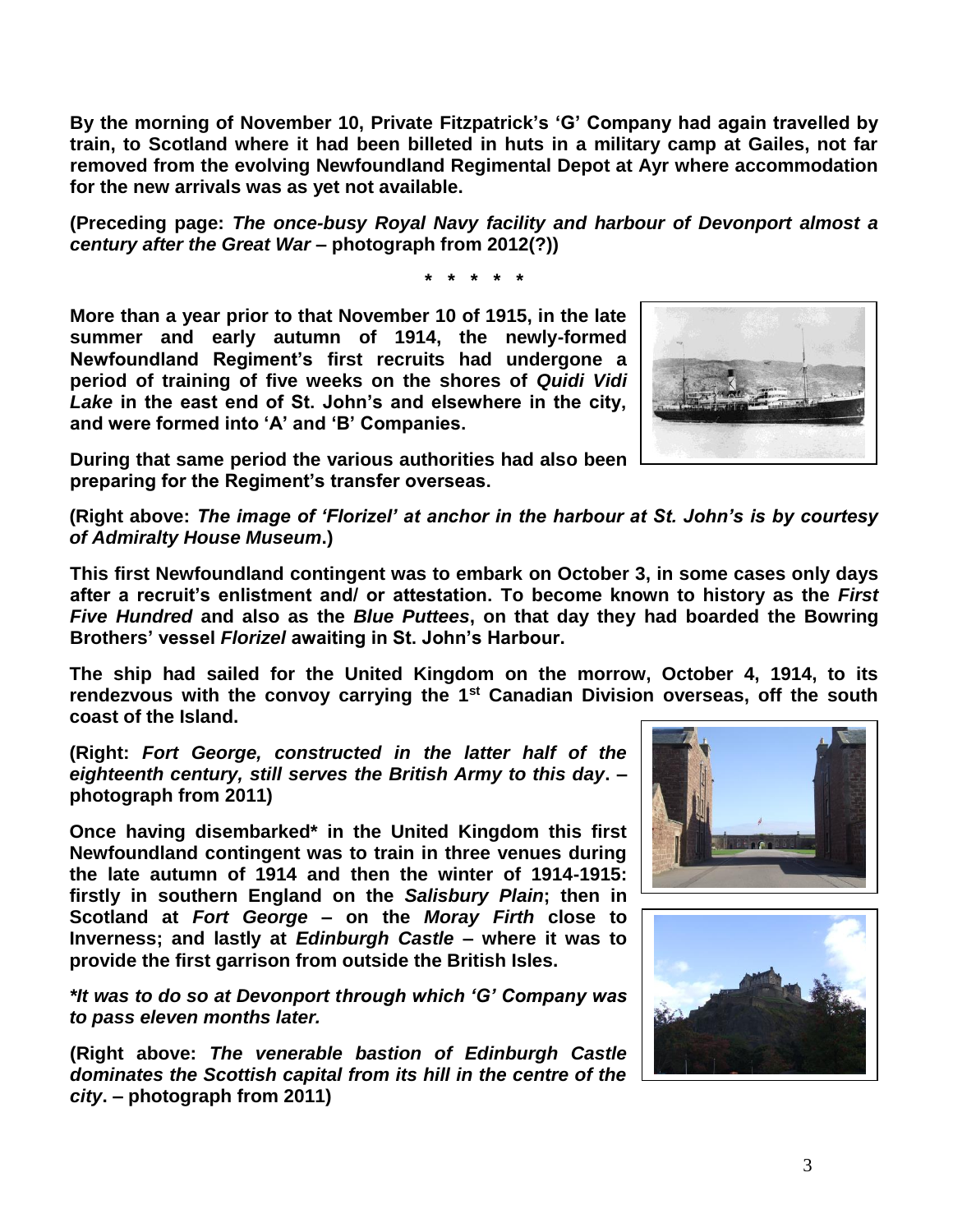4

**Only days after 'A' and 'B' Companies had taken up their posting there, on February 16 of 1915, 'C' Company – the first re-enforcements for the original contingent - would arrive directly – through Liverpool of course - from Newfoundland. On the final day of the month of March it had been the turn of 'D' Company to arrive – they via Halifax as well as Liverpool – to report…***to duty***…at Edinburgh, and then 'E' Company five weeks less a day later again, on May 4\*.**

*\*These five Companies, while a contingent of the Newfoundland Regiment, was not yet a battalion and would not be so for a further five months – as will be seen below.*

**Seven days after the arrival of 'E' Company in the Scottish capital, on May 11 the entire Newfoundland contingent had been ordered elsewhere. On that day, seven weeks into spring – although in Scotland there was apparently still snow - the unit had been dispatched to** *Stobs Camp***, all under canvas and south-eastwards of Edinburgh, close to the town of Hawick.**

**(Right above:** *The Newfoundland Regiment marches past on the training ground at Stobs Camp and is presented with its Colours on June 10, 1915.* **– by courtesy of Reverend Wilson Tibbo and of Mrs. Lillian Tibbo)**

**Two months less a day later, on July 10, 'F' Company would march into** *Stobs Camp***.** 

**This had been an important moment: the Company's arrival was to bring the Newfoundland Regiment's numbers up to some fifteen hundred, establishment strength\* of a battalion which could be posted on…***active service***.**

**\****A number sufficient for four 'fighting' companies, two re-enforcement companies and a headquarters staff.*

**(Right above:** *The men of the Regiment await their new Lee-Enfield rifles***. – original photograph from the** *Provincial Archives***)**

**From** *Stobs Camp***, some three weeks after the arrival of 'F' Company, in early August 'A', 'B', 'C' and 'D', the four senior Companies, having now become the 1st Battalion of the Newfoundland Regiment, had been transferred to** *Aldershot Camp* **in southern England. There they were to undergo final preparations – and a royal inspection – before the Battalion's departure to the Middle East and to the fighting on the**  *Gallipoli Peninsula***.**

**(Right above:** *George V, by the Grace of God, of the United Kingdom of Great Britain and Ireland and of the British Dominions beyond the Seas, King, Defender of the Faith, Emperor of India* **– the photograph is from** *Bain News Services* **via the** *Wikipedia* **web-site.)**

**(continued)**





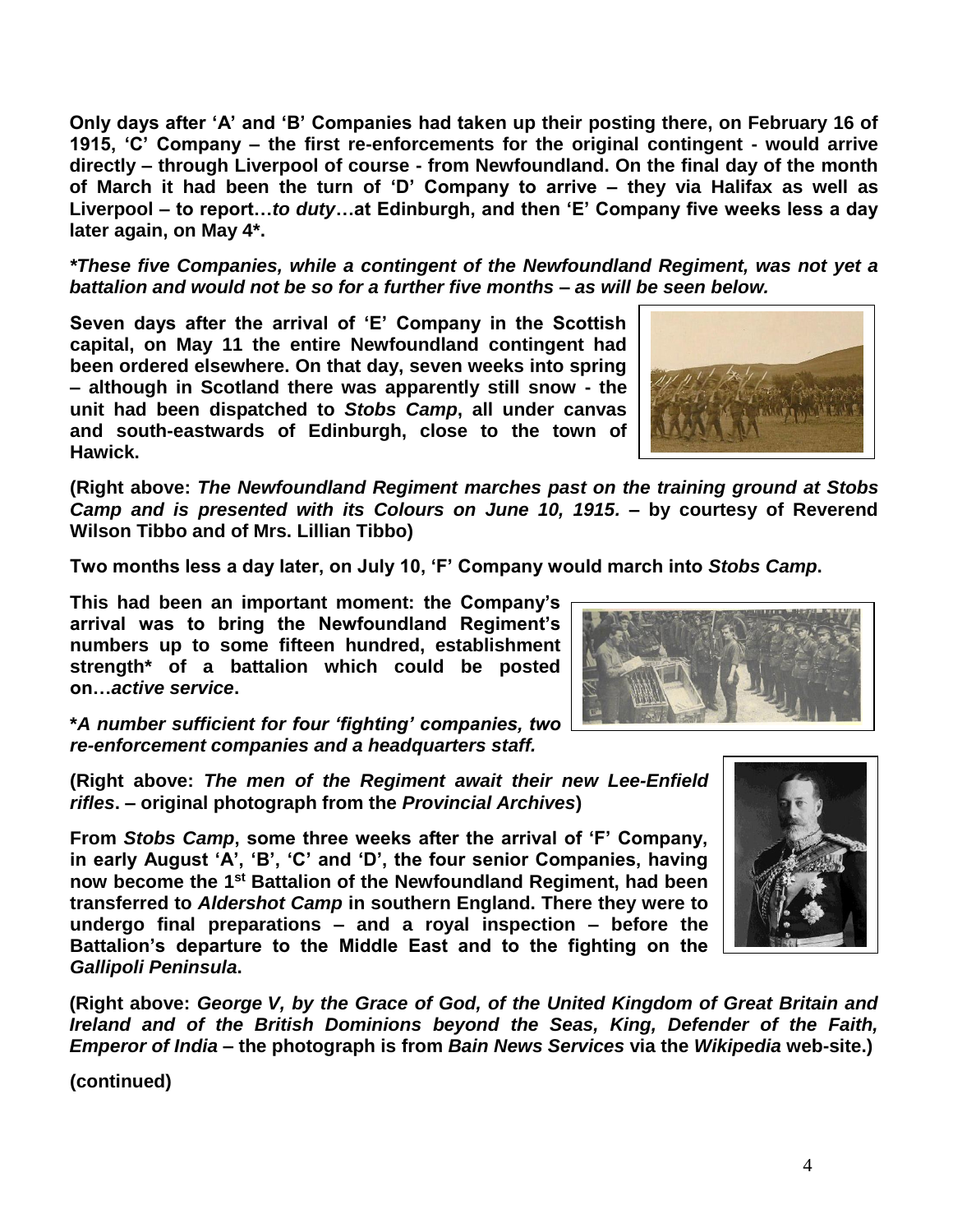**The later arrivals to the United Kingdom, 'E' and 'F' Companies, were to be posted to the new Regimental Depot and were eventually to form the nucleus of the soon to be formed 2 nd (***Reserve***) Battalion of the Newfoundland Regiment.** 

**(Right:** *An aerial view of Ayr, likely from the period between the Wars: Newton-on Ayr, where were quartered the 'other ranks', is to the left of the River Ayr and the Royal Borough, where were housed the officers, is to the right***. – by courtesy of the** *Carnegie Library* **at Ayr)**

**(Right below:** *The High Street in Ayr as shown on a postcard of the time, the imposing Wallace Tower – it stands to this day (2017) - dominating the scene* **– by courtesy of Reverend Wilson Tibbo and Mrs Lillian Tibbo.**

**The Regimental Depot had been established during the summer and the early autumn of 1915 in the Royal Borough of Ayr on the west coast of Scotland, there to serve as a base for the newly-forming 2 nd (***Reserve***) Battalion. It was from there – as of November of 1915 – that the new-comers were sent in drafts, at first to Gallipoli and then subsequently to the Western Front, to bolster the four fighting companies of 1st Battalion\*.** 





*\*The first such draft was, in fact, to depart from Ayr for service on the Gallipoli Peninsula, only dive days after the arrival in Scotland of Private Fitzpatrick's 'G' Company, on November 15.*

**This then had been the situation at the time of Private Fitzpatrick's arrival there: the new Regimental Depot had still been in the throes of its establishment when he and his comrades-in-arms of 'G' Company were to finish their journey to Scotland on November 10 of 1915; thus, as related in a preceding paragraph, the new-comers were required to be quartered at Gailes, some sixteen kilometres further up the coast – but apparently more than sixty kilometres distant by road.**

**Private Fitzpatrick was likely admitted into the** *Croftshead Hospital***, Ayr, on January 22 of 1916\* where he was diagnosed as suffering from pneumonia, asthenia (loss of strength) and measles.**

*\*There is no precise record of this, only that certain charges and allotments were pair to him from this date until that of his death.*

**The son of John Fitzpatrick\* and Mary Fitzpatrick (deceased by the time of her son's enlistment), he was also nephew to James Fitzpatrick, grandson of Bridget Fitzpatrick (***named as next of kin***, deceased July, 1917), and cousin of Miss Nellie Fitzpatrick - to whom he had bequeathed the accrual of fifty cents per diem from his pay - of Conche on the** *French Shore***.**